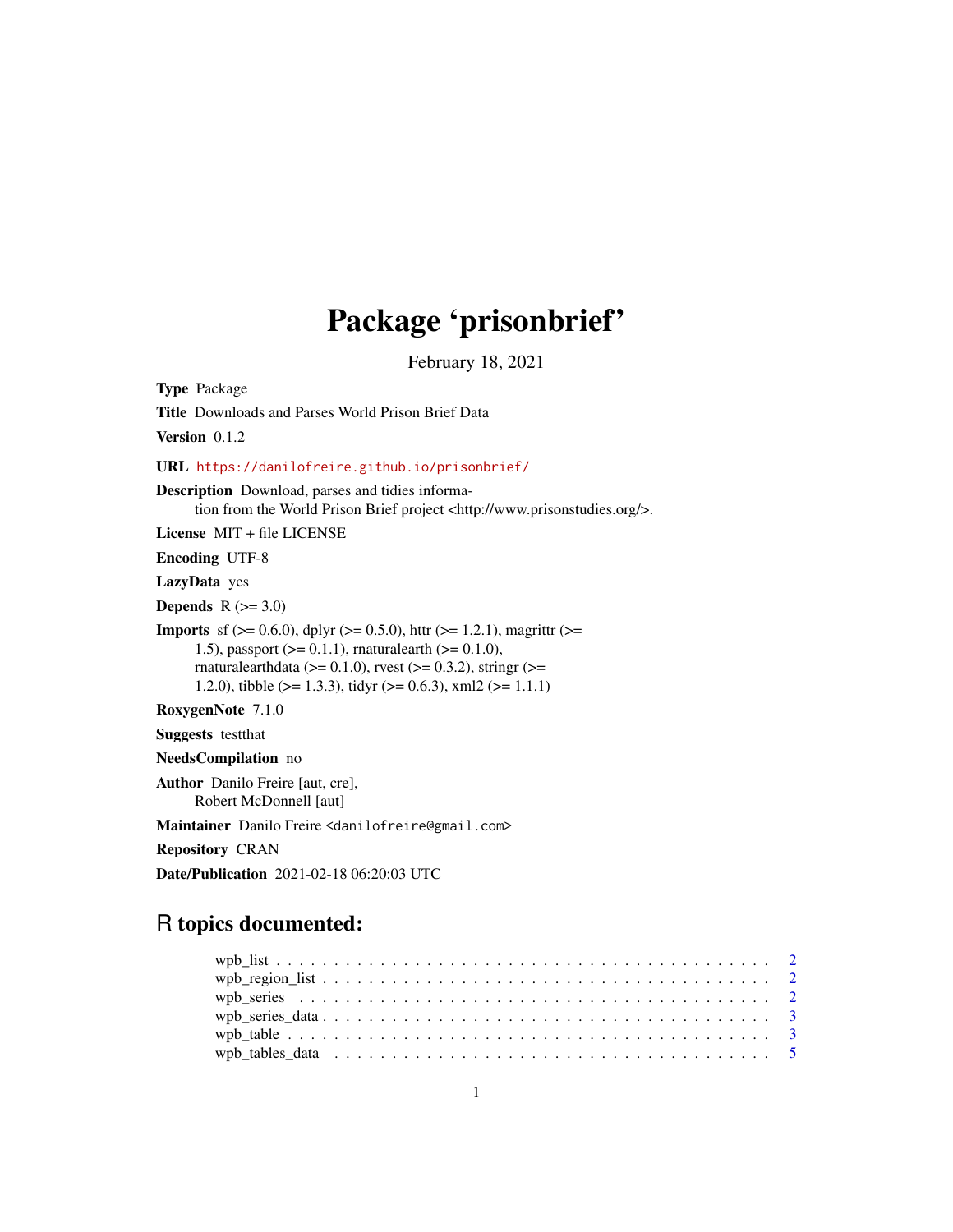#### <span id="page-1-0"></span>**Index** [6](#page-5-0) **6**

#### Description

Prints a list of available countries to the console.

#### Usage

wpb\_list()

wpb\_region\_list *Lists all countries in a region*

#### Description

Creates a list of all countries in a given region.

#### Usage

```
wpb_region_list(
 region = c("Africa", "Asia", "Caribbean", "Central America", "Europe", "Middle East",
    "North America", "Oceania", "South America")
)
```
#### Arguments

region character. Return details for all the countries in the particular region. For a list of the countries in each region, use wbp\_region\_list().

wpb\_series *Download and parse World Prison Brief time series data*

#### Description

Download and parse World Prison Brief time series data

#### Usage

```
wpb_series(country = NULL)
```
#### Arguments

country Country name, in the url-style used by the World Prison Brief. See note below.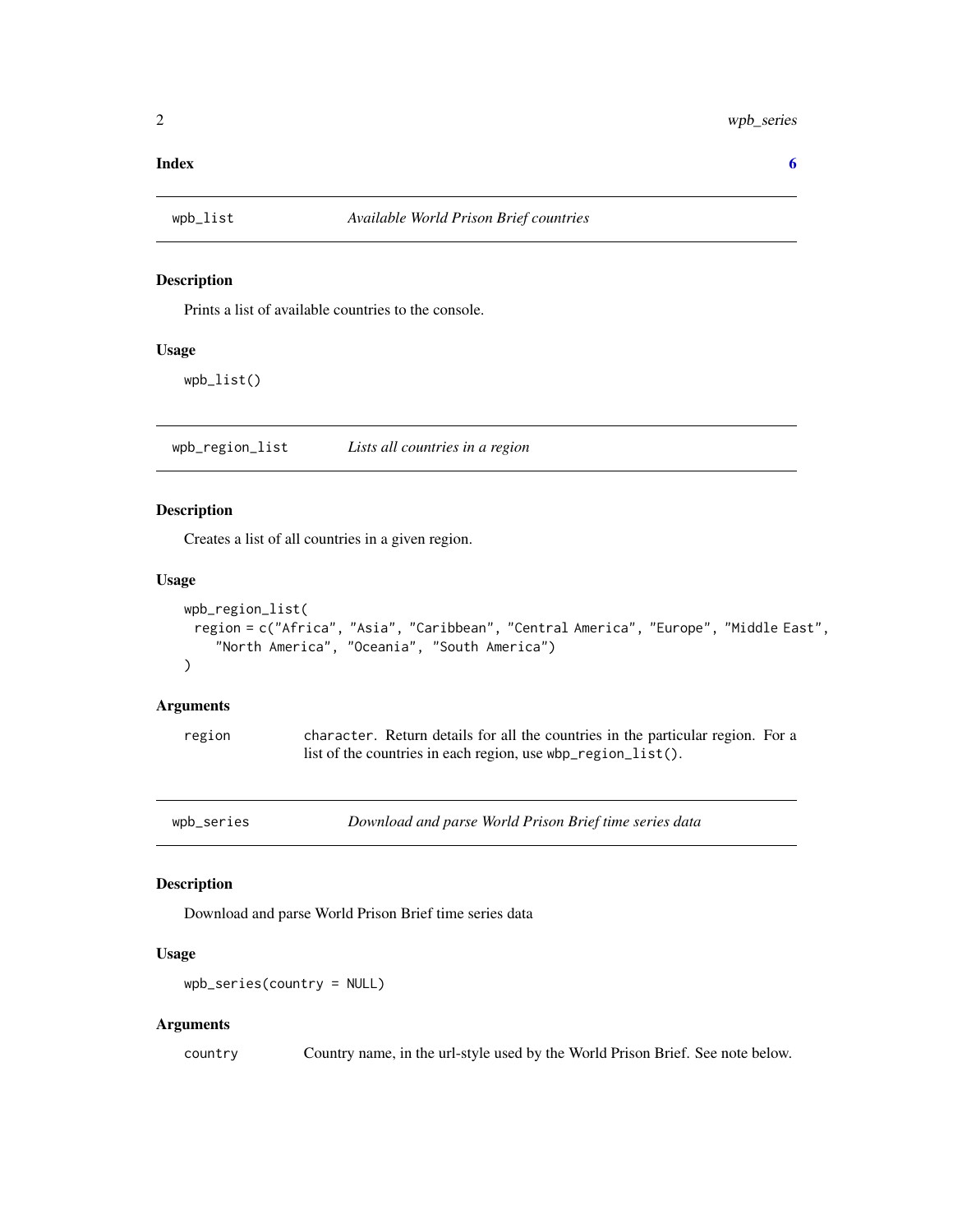#### <span id="page-2-0"></span>Note

Important: the country names must be the *url* names associated with the country. These can be seen in the second column of the dataframe returned from wpb\_list(). Most of these are simply lowercase versions of the country name, such as 'algeria'. Some, such as "American Samoa (USA)" are in the following format: american-samoa-usa.

wpb\_series\_data *Time series data on global prison population.*

#### Description

A dataset containing information on prison population rates and total population over several years.

#### Usage

wpb\_series\_data

#### Format

A data frame with 1567 rows and 4 variables.

#### Details

- country character.
- year numeric.
- prison\_population\_total numeric.
- prison\_population\_rate numeric.

wpb\_table *Download and parse World Prison Brief data*

#### Description

Download and parse World Prison Brief data

#### Usage

```
wpb_table(
 region = c("Africa", "Asia", "Caribbean", "Central America", "Europe", "Middle East",
    "North America", "Oceania", "South America", "All"),
  country = NULL
)
```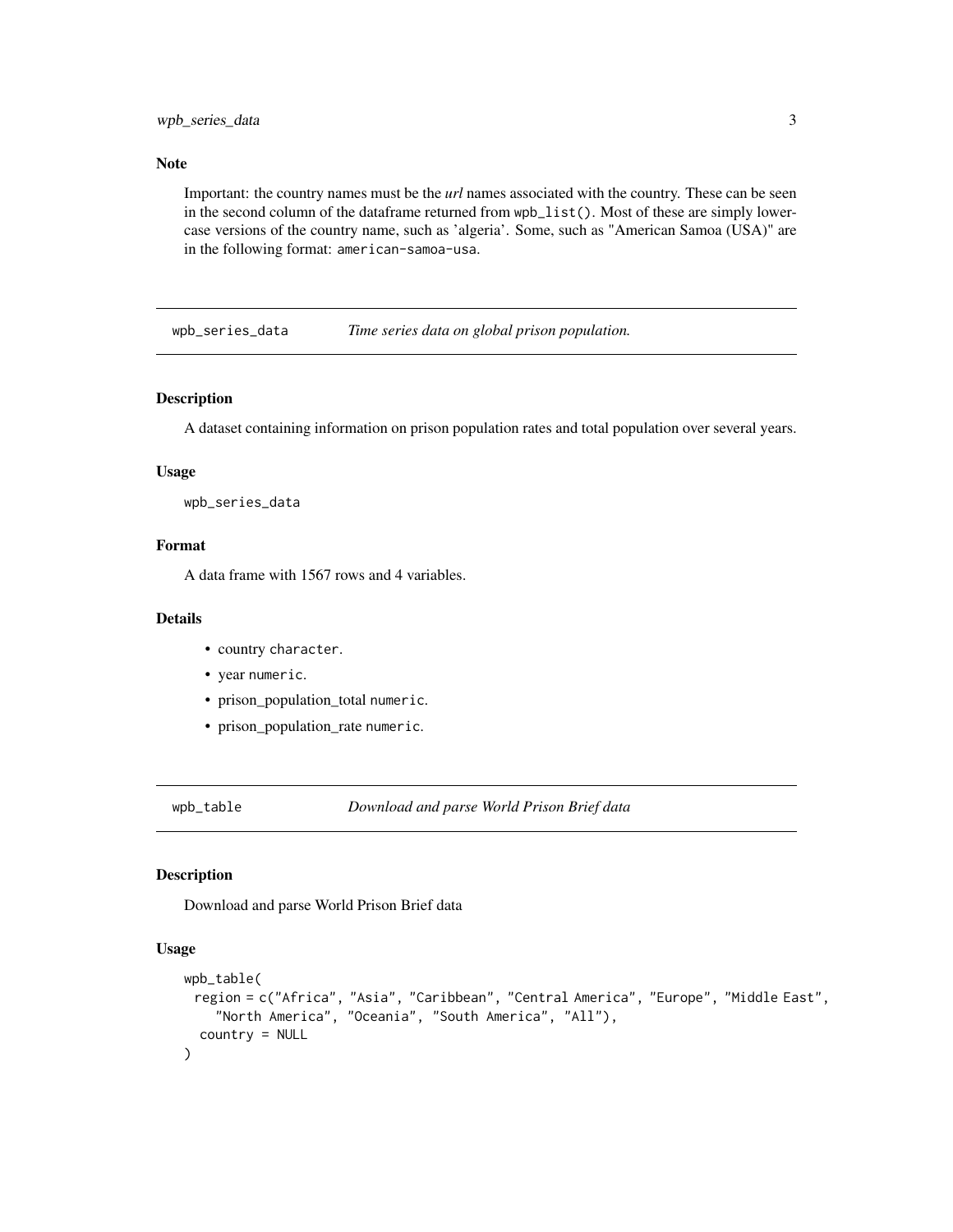#### Arguments

| region  | character. Return details for all the countries in the particular region. For a<br>list of the countries in each region, use $wbp$ region list().                                                                        |
|---------|--------------------------------------------------------------------------------------------------------------------------------------------------------------------------------------------------------------------------|
| country | character. If details of a specific country are required, the country can be<br>specified by name. A non-NULL value for this parameter will void the region<br>argument. For a list of country names, use $wpb_list()$ . |

#### Value

Data Frame with 10 variables:

- country character.
- prison\_population\_rate integer, per 100,000 of the national population.
- prison\_population\_total integer.
- female\_prisoners numeric, (percentage of total prison pop.).
- pre\_trial\_detainees numeric, (percentage of total prison pop.).
- foreign\_prisoners numeric, (percentage of total prison pop.).
- occupancy\_level numeric, (percentage based on official capacity).
- iso\_a2 character. See notes.
- geometry sfc\_MULTIPOLYGON.

#### Note

We recommend calling this function using the region argument, as the data come back in a format more useful for analysis. Querying a specific country will return a dataframe in which certain columns contain items such as parentheses and auxiliary text, rendering follow-on analysis more cumbersome. As regards the spatial information, the geometry column will be an empty list where it has not matched every entry in country. This is due to the way territories are coded according to ISO A2 codes. For example, country will contain "Jersey (United Kingdom)", whereas geometry contains information for only the United Kingdom as a whole. We hope to improve this in future releases of prisonBrief.

#### Examples

```
## Not run:
# Get details for Spain:
espana <- wpb_table(country = "Spain")
# Get details for Central America:
CA <- wpb_table(region = "Central America")
## End(Not run)
```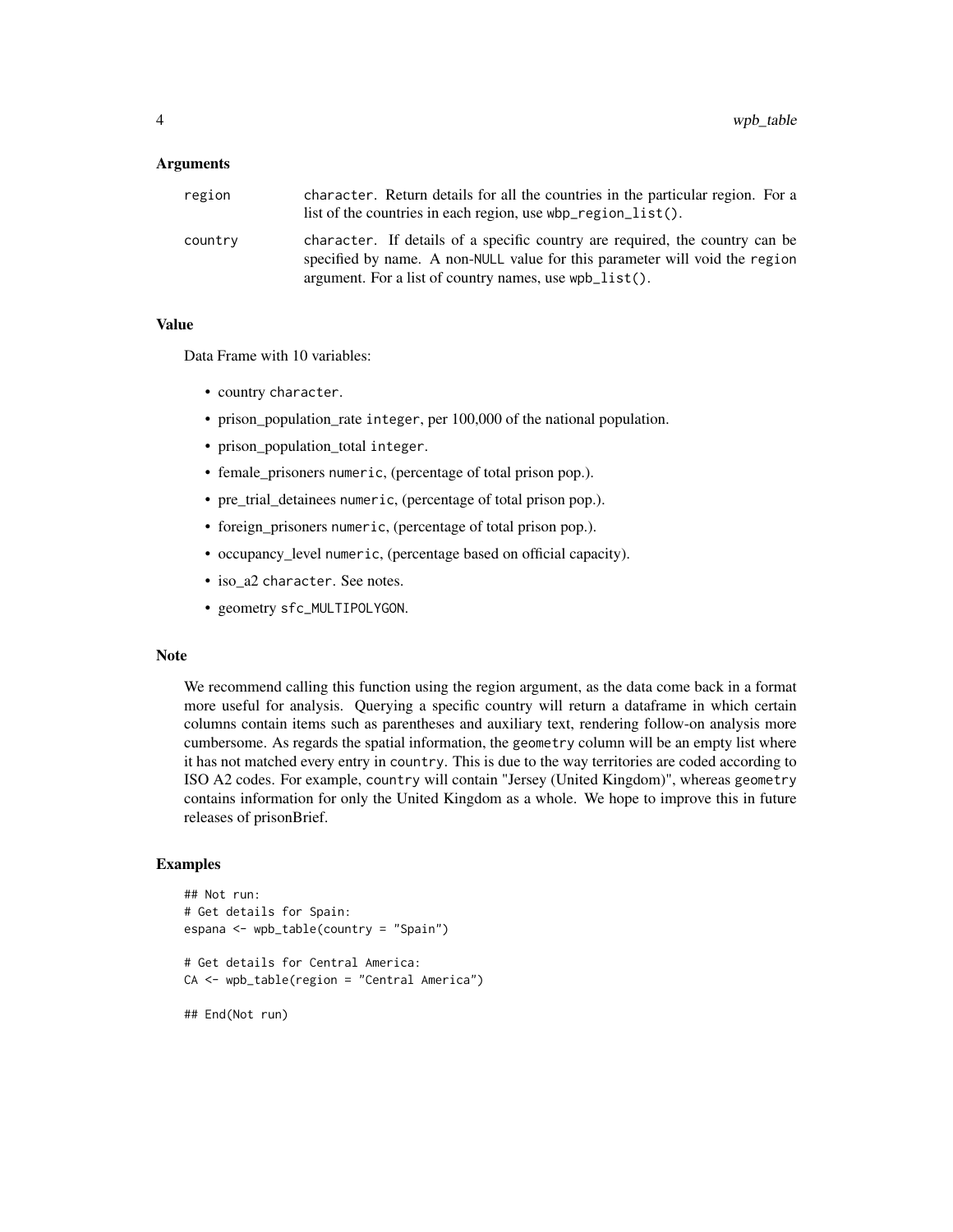<span id="page-4-0"></span>wpb\_tables\_data *Data on global prison population.*

#### Description

A dataset containing information on prison population for all countries available.

#### Usage

wpb\_tables\_data

#### Format

A data frame with 226 rows and 11 variables.

#### Details

- country character.
- prison\_population\_total integer.
- prison\_population\_rate integer.
- female\_prisoners numeric.
- pre\_trial\_detainees numeric.
- foreign\_prisoners numeric.
- occupancy\_level numeric.
- juvenile\_prisoners numeric.
- number\_institutions numeric.
- iso\_a2 character.
- geometry sfc\_MULTIPOLYGON.